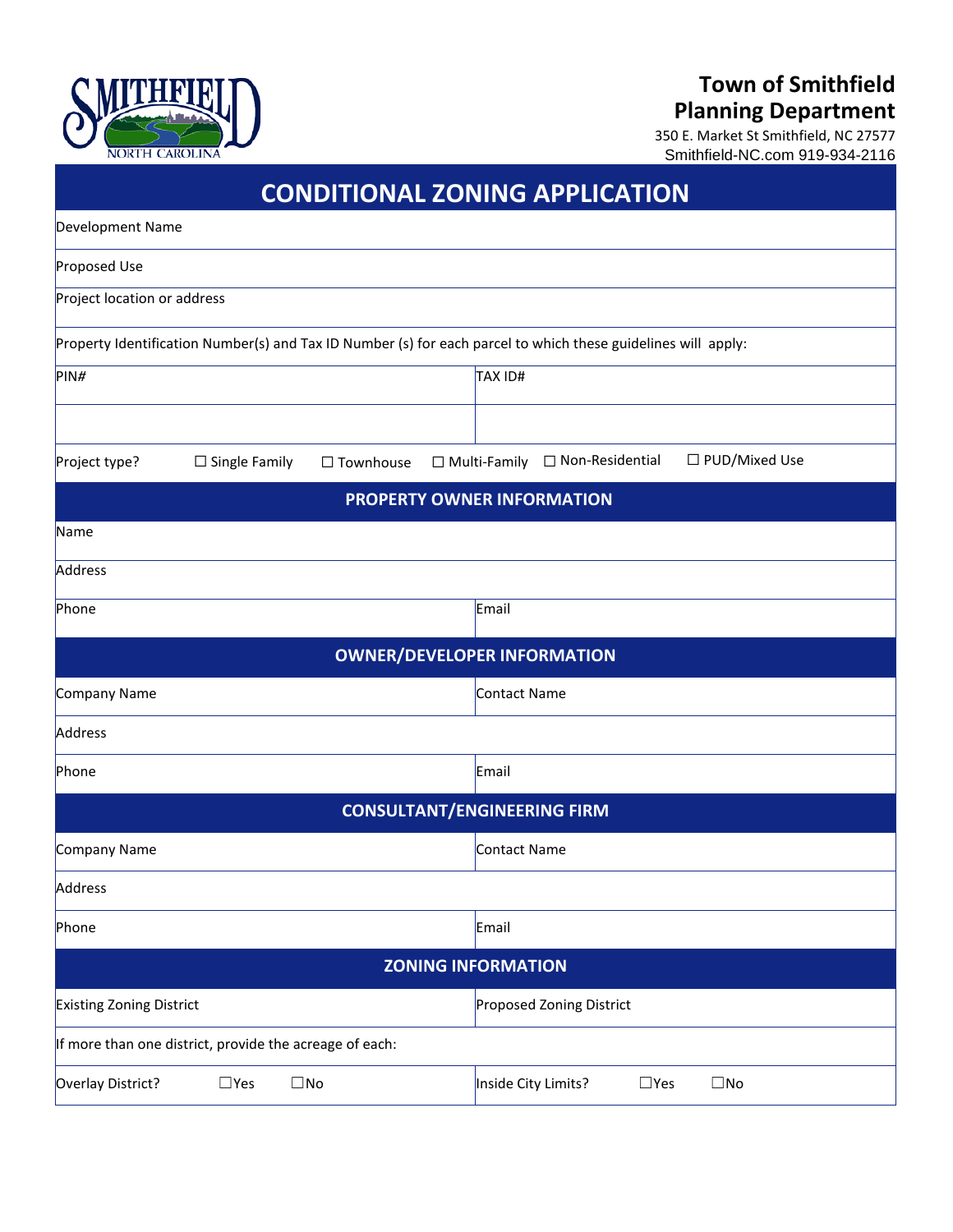| <b>ENVIRONMENTAL QUALITY DATA INFORMATION</b>                                                                                                                                                                                                                                |                                     |               |              |
|------------------------------------------------------------------------------------------------------------------------------------------------------------------------------------------------------------------------------------------------------------------------------|-------------------------------------|---------------|--------------|
| Existing Impervious Surface acres/sf                                                                                                                                                                                                                                         | <b>Flood Hazard Area</b>            | $\square$ Yes | $\square$ No |
| Proposed Impervious Surface acres/sf                                                                                                                                                                                                                                         | Neuse River Buffer                  | $\square$ Yes | $\square$ No |
| <b>Watershed Protection Area</b>                                                                                                                                                                                                                                             | Wetlands                            | $\Box$ Yes    | $\square$ No |
| <b>FEMA Map Panel</b>                                                                                                                                                                                                                                                        | <b>Base Flood Elevation</b>         |               |              |
| <b>SITE DATA</b>                                                                                                                                                                                                                                                             |                                     |               |              |
| Total # of single-family lots                                                                                                                                                                                                                                                | Total densities per zoning district |               |              |
| Total # of townhouse lots                                                                                                                                                                                                                                                    | Acreage in active open space        |               |              |
| Total # of all lots                                                                                                                                                                                                                                                          | Acreage in passive open space       |               |              |
| Linear feet of new roadways                                                                                                                                                                                                                                                  | Linear feet of new sewer mains      |               |              |
| Linear feet of new water mains                                                                                                                                                                                                                                               | Linear feet of new sidewalks        |               |              |
| Proposed sewer allocation                                                                                                                                                                                                                                                    | Linear feet in new trails           |               |              |
|                                                                                                                                                                                                                                                                              |                                     |               |              |
| <b>SIGNATURE BLOCK (Applicable to all developments)</b>                                                                                                                                                                                                                      |                                     |               |              |
| In filing this plan as the property owner(s), I/we do hereby agree and firmly bind ourselves, my/our heirs, executors, administrators,<br>successors and assigns jointly and severally to construct all improvements and make all dedications as shown on this proposed plan |                                     |               |              |

severally to construct all improvements and make all ded as approved by the Town.

I hereby designate to serve as my agent regarding this application, to receive and respond to administrative comments, to resubmit plans on my behalf, and to represent me in any public meeting regarding this application.

I/we have read, acknowledge, and affirm that this project is conforming to all application requirements applicable with the proposed development use.

| Signature               | Date |  |
|-------------------------|------|--|
|                         |      |  |
| Signature               | Date |  |
|                         |      |  |
| <b>APPLICATION FEES</b> |      |  |

Conditional Zoning (4 paper copies & **1 Digital copy of all documents on USB flash drive**) \$400.00 + \$10 per acre

*Application Date Application Number Application Fee*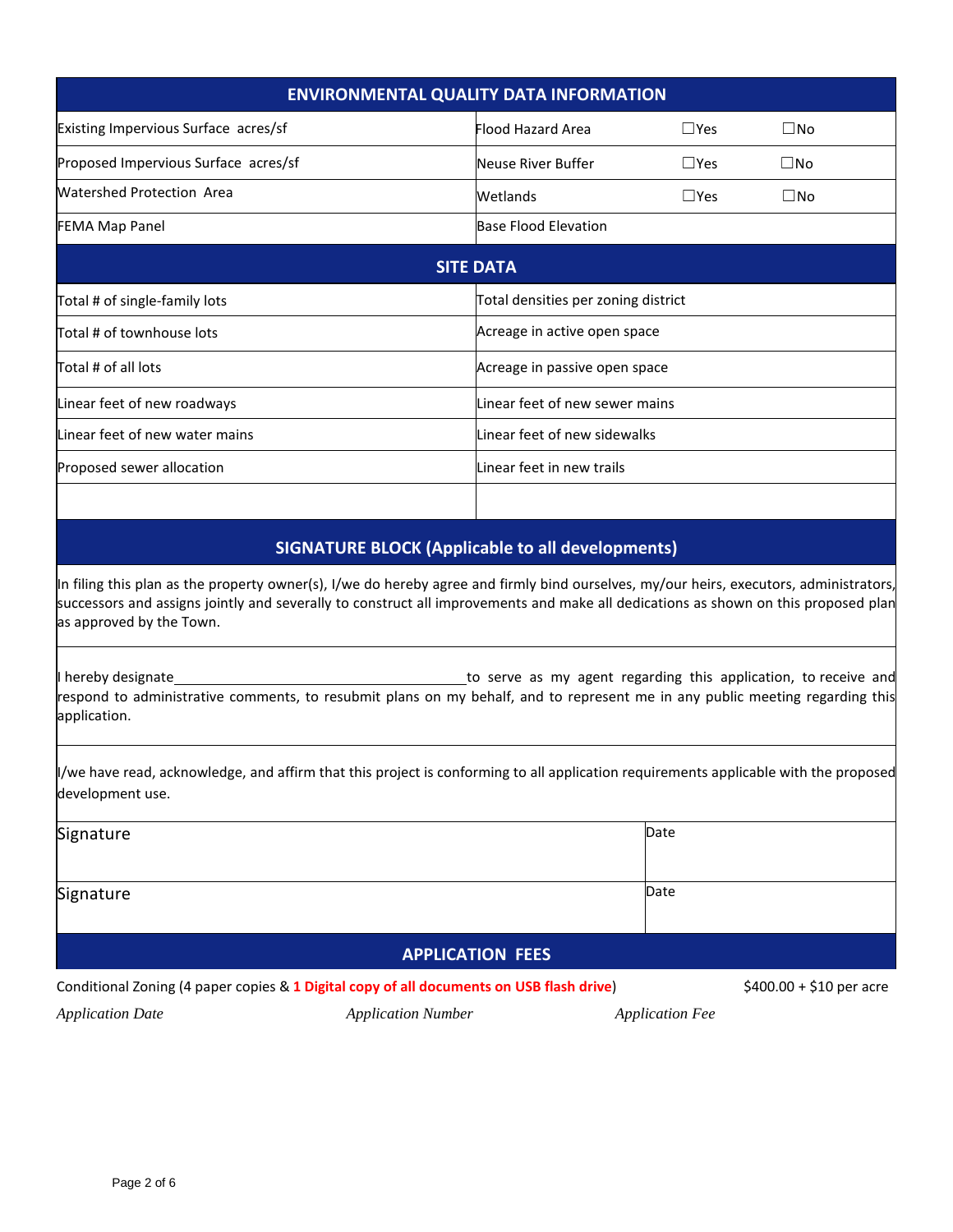### **OWNER AUTHORIZATION**

| I hereby give CONSENT to                                                                                                           | (type, stamp or print clearly full name of agent) to act |
|------------------------------------------------------------------------------------------------------------------------------------|----------------------------------------------------------|
| on my behalf, to submit or have submitted this application and all required material and documents, and to attend and represent    |                                                          |
| me at all meetings and public hearings pertaining to the application(s) indicated above. Furthermore, I hereby give consent to the |                                                          |
| party designated above to agree to all terms and conditions which may arise as part of the approval of this application.           |                                                          |

I hereby certify I have full knowledge the property I have an ownership interest in the subject of this application. I understand that any false, inaccurate or incomplete information provided by me or my agent will result in the denial, revocation or administrative withdrawal of this application, request, approval or permits. I acknowledge that additional information may be required to process this application. I further consent to the Town of Smithfield to publish, copy or reproduce any copyrighted document submitted as a part of this application for any third party. I further agree to all terms and conditions, which may be imposed as part of the approval of this application.

| <b>Signature of Owner</b>                               | <b>Printed Name of Owner</b> |                                                                                                                                                                                                                        |
|---------------------------------------------------------|------------------------------|------------------------------------------------------------------------------------------------------------------------------------------------------------------------------------------------------------------------|
|                                                         |                              |                                                                                                                                                                                                                        |
| (State)<br>the control of the control of the control of |                              |                                                                                                                                                                                                                        |
| (County)                                                |                              |                                                                                                                                                                                                                        |
|                                                         |                              | a Notary Public in and for said County and State, do hereby certify that (all other public in and for said County and State, do hereby certify that<br>personally appeared before me this day and acknowledged the due |
| execution of the foregoing instrument.                  |                              |                                                                                                                                                                                                                        |
|                                                         |                              |                                                                                                                                                                                                                        |
|                                                         |                              |                                                                                                                                                                                                                        |
|                                                         |                              | (Printed Name)                                                                                                                                                                                                         |
|                                                         |                              | (Signature)                                                                                                                                                                                                            |
|                                                         |                              |                                                                                                                                                                                                                        |
| (Seal)                                                  |                              |                                                                                                                                                                                                                        |
|                                                         | <b>Commission Expires:</b>   |                                                                                                                                                                                                                        |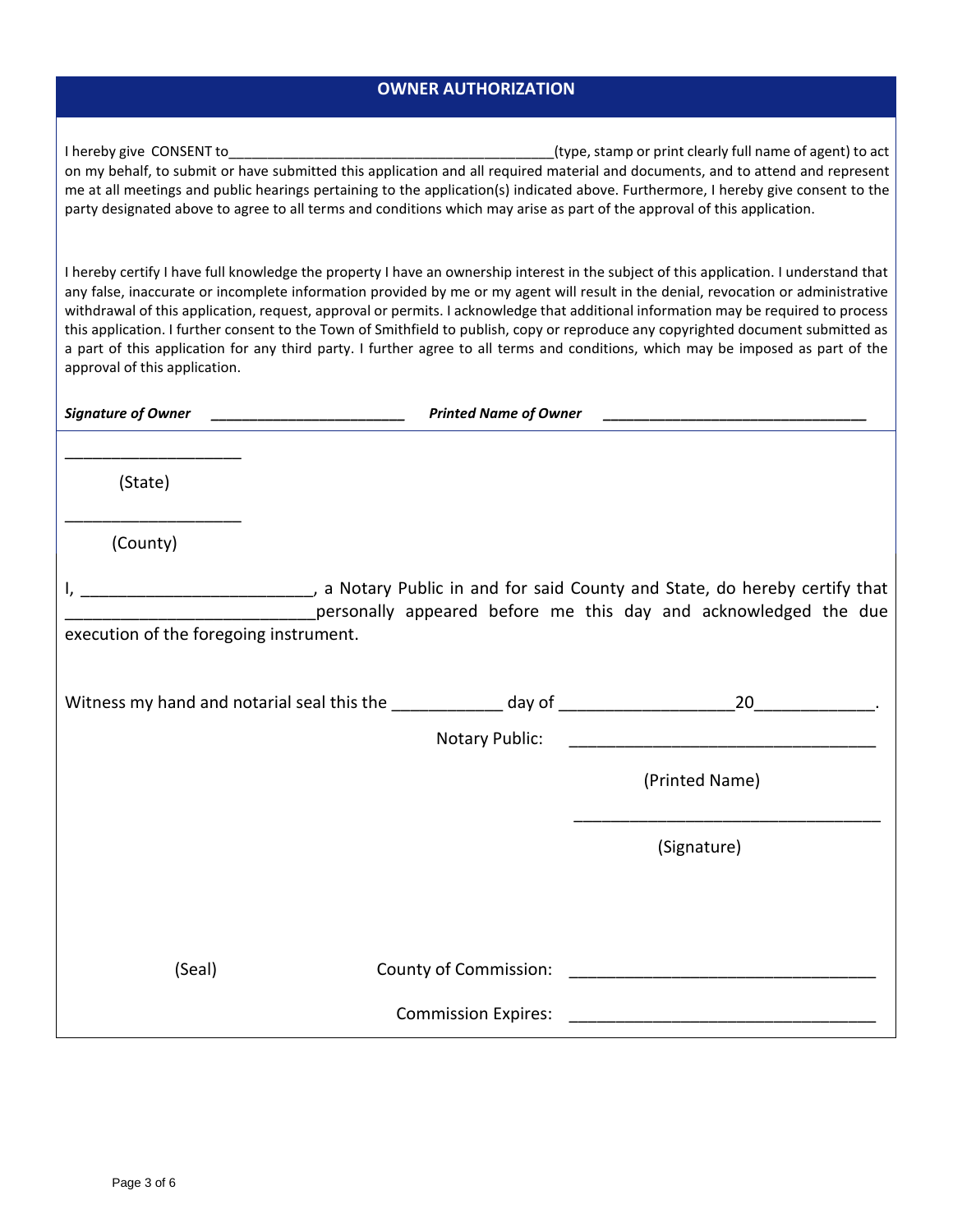## **PROJECT NARRATIVE**

| file formats): | As part of a complete application, a written project narrative that provides detailed information regarding your<br>proposal must be included. On a separate sheet of paper, please address each of the lettered items listed below<br>DOCX. answers must be submitted in both hard copy and electronic copy using the Adobe .PDF or MS Word) |
|----------------|-----------------------------------------------------------------------------------------------------------------------------------------------------------------------------------------------------------------------------------------------------------------------------------------------------------------------------------------------|
| ப              | A listing of contact information including name(s), address(es) and phone number(s) of: the owner of record, authorized<br>agents or representatives, engineer, surveyor, and any other relevant associates;                                                                                                                                  |
|                | A listing of the following site data: Address, current zoning, parcel size in acres and square feet, property identification<br>number(s) (PIN), and current legal description(s);                                                                                                                                                            |
|                | A listing of general information including: the proposed name of the subdivision, the number of proposed lots, acreage<br>dedicated for open space or public use, acreage dedicated within rights of way;                                                                                                                                     |
|                | A statement showing the proposed density of the project with the method of calculating said density shown;                                                                                                                                                                                                                                    |
|                | Discuss proposed infrastructure improvements and phasing thereof (i.e. proposed roadways, sewer systems, water systems,<br>sidewalks/trails, parking, etc.) necessary to serve the subdivision; length of each, expected sewer allocation.                                                                                                    |
| ப              | A narrative addressing concerns/issues raised by neighboring properties (discussing your proposal with the neighboring land<br>owners is recommended to get a sense of what issues may arise as your application is processed);                                                                                                               |
|                | A description of how conflicts with nearby land uses (livability, value, potential future development, etc.) and/or<br>disturbances to wetlands or natural areas are being avoided or mitigated;                                                                                                                                              |
| ப              | Provide justification that the proposal will not place an excessive burden on roads (traffic), sewage, water supply, parks,<br>schools, fire, police, or other public facilities/services (including traffic flows) in the area;                                                                                                              |
| $\Box$         | A description of proposed parks and/or open space. Please include a brief statement on the proposed ownership and<br>maintenance of said areas;                                                                                                                                                                                               |
|                | A proposed development schedule indicating the approximate date when construction of the project, or stages of the same,<br>can be expected to begin and be completed (including the proposed phasing of construction of public improvements and<br>recreational and common space areas).                                                     |
| ப              | List of deviations from the town's minimum UDO requirements.                                                                                                                                                                                                                                                                                  |
| ப              | List of improvements that exceed the town's minimum UDO requirements.                                                                                                                                                                                                                                                                         |
|                | Expected sales, rental prices                                                                                                                                                                                                                                                                                                                 |
|                | Architectural standards if applicable.                                                                                                                                                                                                                                                                                                        |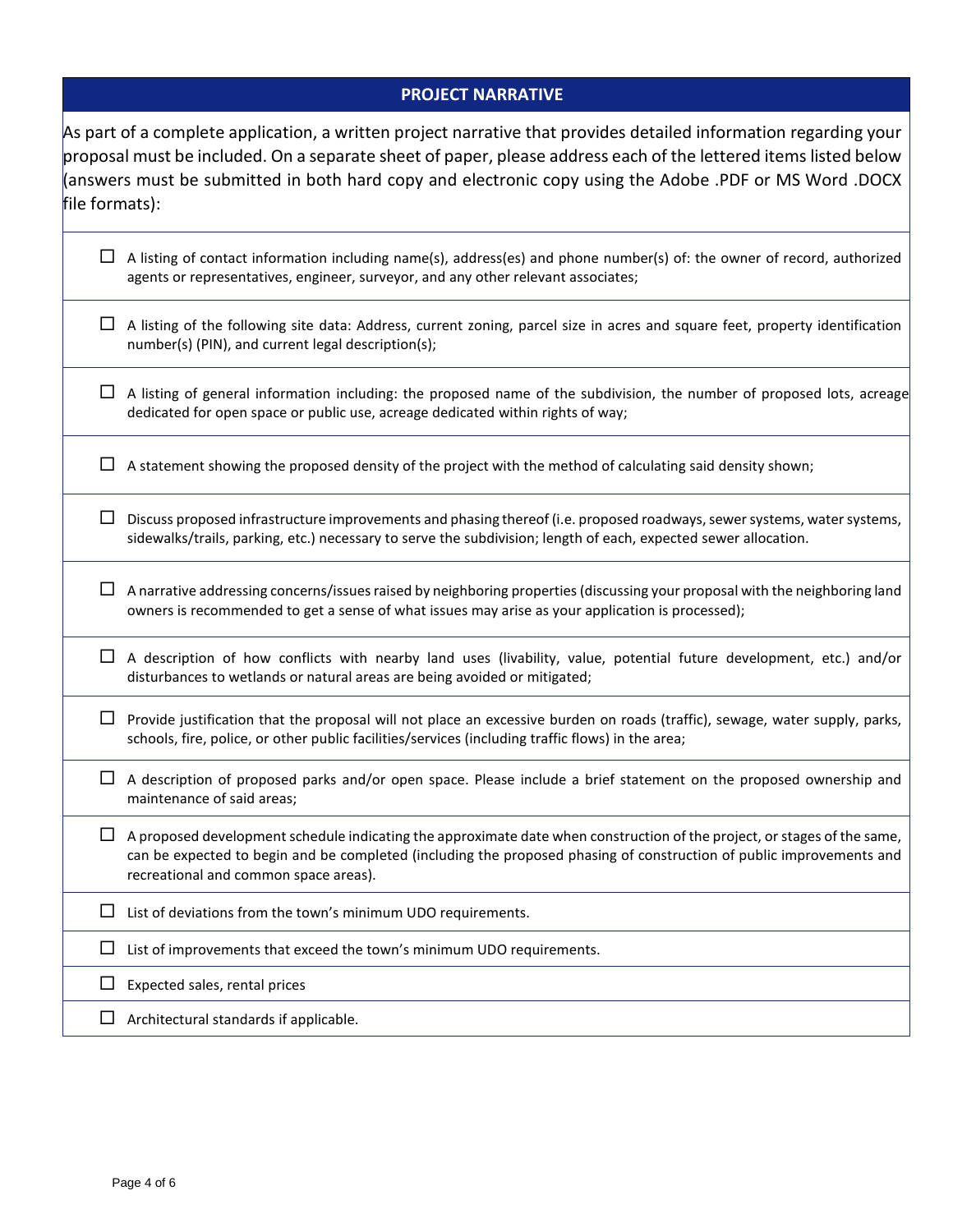#### **INFORMATION TO BE PROVIDED ON PLAN**

The Town of Smithfield Site Plan Requirements isfound in Article 5 of the Unified Development Ordinance. Site plans shall contain the following information, if applicable, as determined by the UDO Administrator:

- $\Box$  Preferred sheet size is 24" x 36" for site plans (maximum sheet size of 30" x 42"); if more than one sheet, all sheets should be numbered; should be the same size and scale; and should show match lines, along with an index sheet.
- $\square$  Submittals should also be made in digital PDF file format.
- $\Box$  The site plan shall be prepared by a professional engineer, registered land surveyor, or licensed architect.
- $\Box$  Engineer's scale no smaller than 1" = 100' for Site Plans unless approved by staff. Larger scale showing more detail is better. Include both a graphic scale and a numeric scale. The site plan shall be based on the latest tax map information and shall be of a size as required by each individual site plan.
- $\Box$  North arrow or compass rose.
- $\square$  Date (original and all revisions) should be shown on all sheets.
- $\Box$  A vicinity map of the site with reference to surrounding areas and existing street locations.
- $\Box$  The name and address of the owner and site plan applicant, together with the names of the owners of all contiguous land and of property directly across the street as shown by the most recent tax records
- $\Box$  Proof of ownership Deed book and page reference demonstrating ownership of property.
- $\Box$  Parcel Identification Numbers (PIN) for site and adjacent properties.

#### **Existing Conditions:**

- $\Box$  The total area (acreage), and the exterior boundary of all land included in the request for approval (defined by metes and bounds, with the source of all boundary information referenced). All adjoining property lines should also be shown.
- $\Box$  Location of all existing structures, including their outside dimensions and elevations, streets, entrances, and exits on the site, on contiguous property, and on property directly across the street.
- $\Box$  Required setbacks, setback lines, or typical lots.
- $\Box$  Location, width and identification of all existing easements (public and private), defined by centerline bearings, distances and ties to property corners (with standard notes).
- $\Box$  Location of existing watercourses, ponds, flood zones, water supply watershed areas, and riparian buffers.
- $\Box$  Show all existing physical features, including existing trees greater than eight (8) inches in diameter measured four and one-half (4.5) feet above ground level include the tree line of wooded areas and individual trees eight (8) inches in diameter or more, identified by common or scientific name, and significant soil conditions.
- $\Box$  Topography showing existing contours at no greater than ten (10) foot intervals. All reference benchmarks shall be clearly designated.
- $\Box$  Existing zoning of the property, including zoning district lines where applicable.
- $\Box$  Location of existing sanitary waste disposal systems, water mains and appurtenances (including fire hydrants) on or adjacent to the parcel.
- $\Box$  Other utility lines both under- and above-ground, including electric power, telephone, gas, cable television
- $\Box$  Existing open space and any other common areas.
- $\Box$  Existing parking and loading areas.